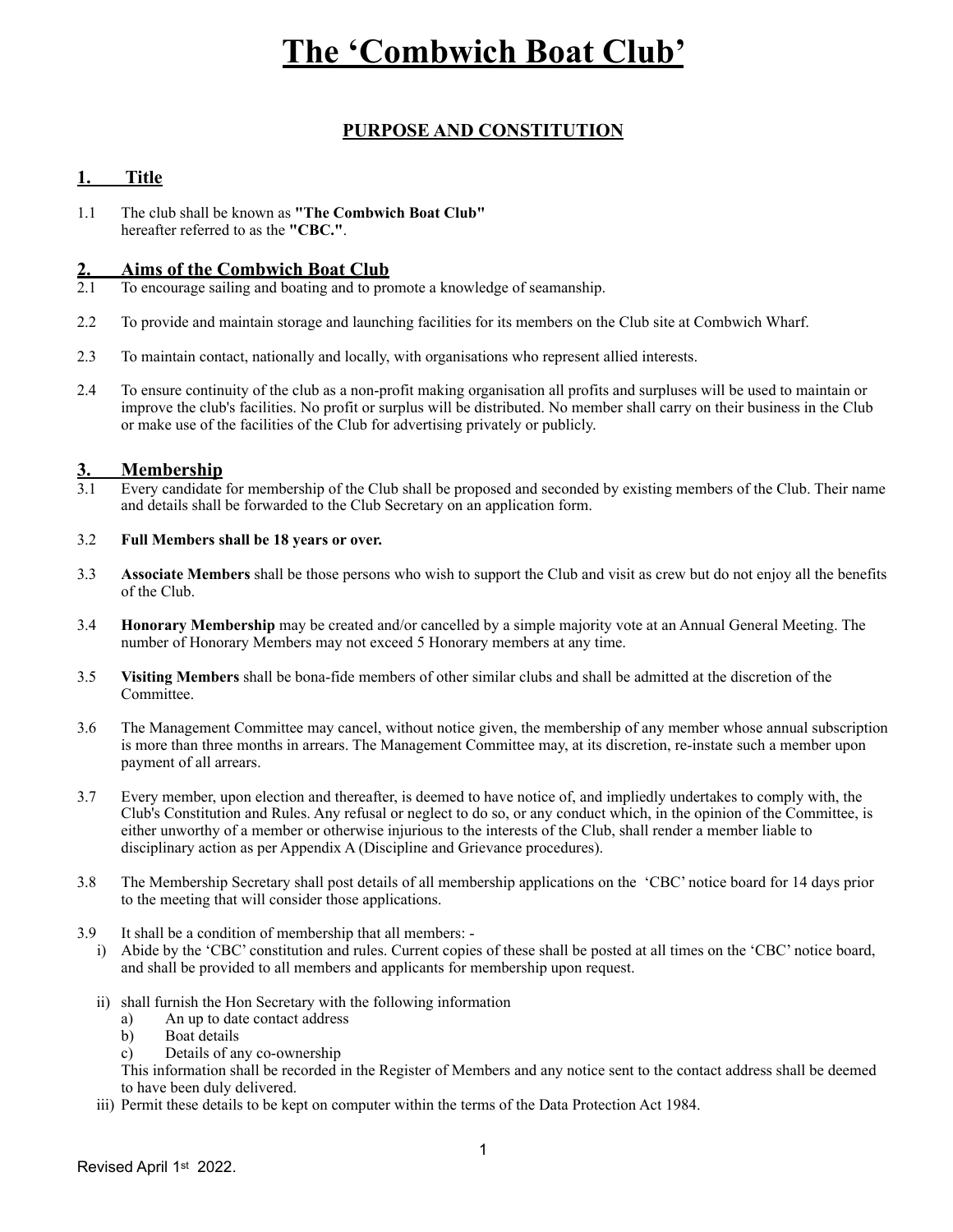3.10 No member shall be entitled to vote or enjoy any rights, privileges or facilities of membership until all subscriptions, fees and arrears, if any, have been paid in full.

#### **4. Voting Rights**

- 4.1 Full and Honorary Members shall each have one vote. Any reference in the 'CBC' constitution or rules to voting by Full Members shall include Honorary Members.
- 4.2 The chair of a meeting shall have a second casting vote in the event of a tied result. No other member shall have more than one vote.
- 4.3 Each appointed (not co-opted) member of a sub committee shall have a vote within that committee.
- 4.4 A written proxy vote may be passed to any other Full Member for an Annual General Meeting or for an Extra-ordinary General Meeting.
- 4.5 Any infringement of the voting rules by a member may result in censure or expulsion of that member from the 'CBC'
- 4.6 No member, any of whose annual payments are in arrears, may vote.

#### **5. Subscriptions and Fees**

- 5.1 Subscriptions and fees shall be set annually by simple majority of Full Members at the Annual General Meeting.
- 5.2 The **Annual Subscription** and the **Joining Fee** shall be as decided at the AGM.
- 5.3 The fee per boat park space occupied on the club site at Combwich for a period of one month or more in any one year shall be as decided at the AGM.
- 5.4 All fees and subscriptions shall be made payable to the 'CBC' and forwarded to the Treasurer.
- 5.5 An application for membership cannot be considered until all fees and subscriptions are paid. Unsuccessful applicants shall have those fees and subscriptions refunded.
- 5.6 Annual Subscriptions are due on the 1st April and shall be paid to the Treasurer by no later than the 30th April.

#### **6. Management**

- 6.1 A Management Committee shall administer the affairs of the 'CBC' according to the Constitution and Rules and shall cause the funds of the 'CBC' to be applied solely to the aims of the 'CBC', for the benefit of the membership and any benevolent or charitable purpose nominated by a General Meeting.
- 6.2 The Management Committee is answerable, at all times, to the 'CBC' membership.
- 6.3 The quorum for a Management Committee meeting shall be five.
- 6.4 The honorary officers of the Management Committee shall be elected annually, at the Annual General Meeting, from the Full and Honorary Members of the 'CBC' There may be not more than two Honorary Members on the Management Committee.
- 6.5 In the event of a tied ballot for a Management Committee place the election shall be determined by lot.
- 6.6 The Management Committee shall consist of the following honorary officers:
	- i) Commodore
	- ii) Vice Commodore
	- iii) Secretary
	- iv) Treasurer
	- v) Moorings Officer
- vi) Assistant Moorings Officer viii) Bosun

And up to five ordinary members.

Two Committee members shall be appointed to a Moorings sub-committee together with the Bosun and Moorings' Officer.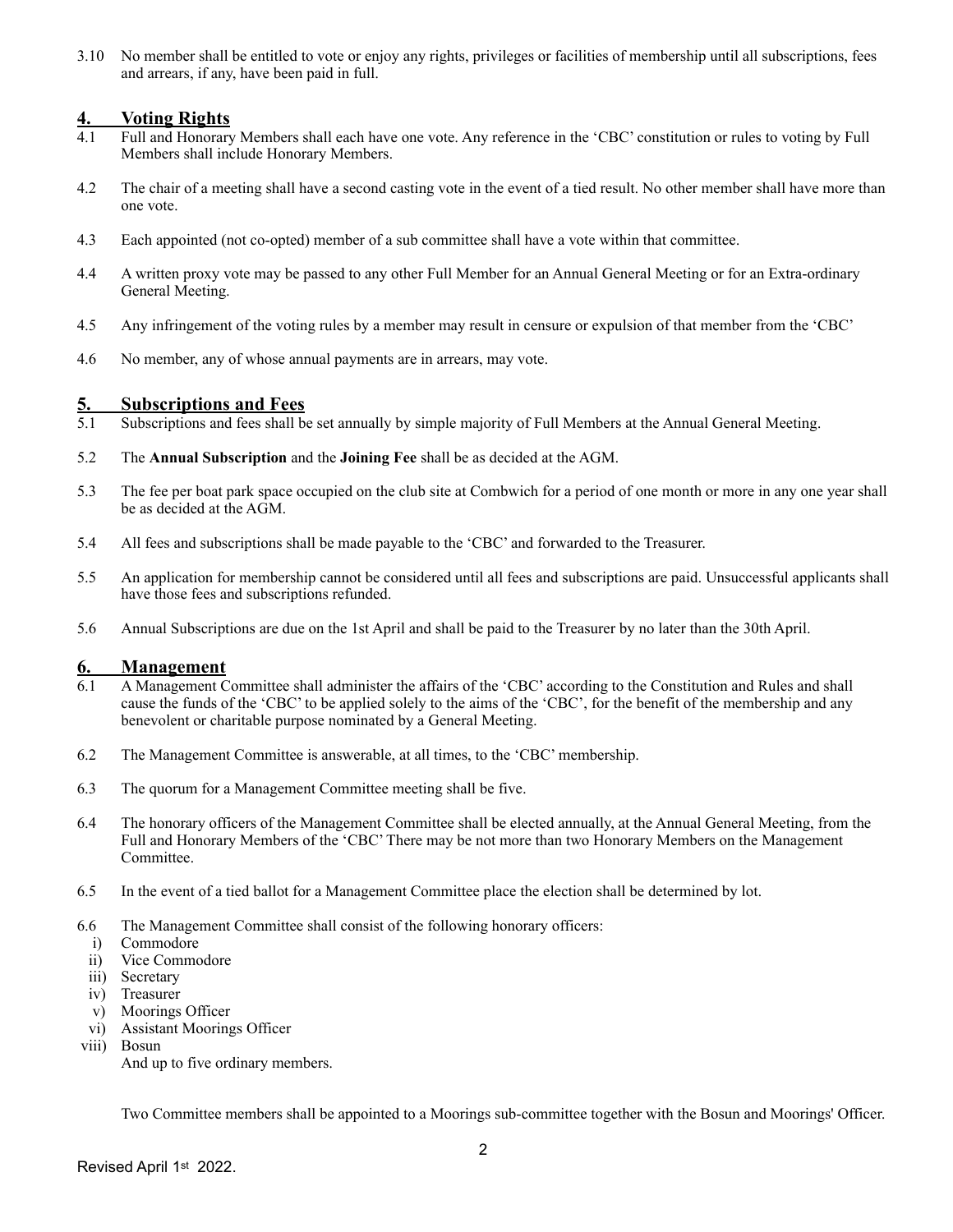#### 6.7 The duties of officers will be as follows:

**The Commodore** shall co-ordinate the activities of the officers, arrange the agenda with the Secretary, and chair the meetings.

**The Vice Commodore** shall deputise in the absence of the Commodore at any meetings which the Commodore is unable to attend.

#### **The Secretary** shall:

- a) Conduct the correspondence of the 'CBC'
- b) Keep custody of all documents.
- c) Maintain confirmed minutes of the Management Committee, Sub- Committees,
- General, Annual General and any Extra-Ordinary General meetings.
- d) Administer all insurance policies necessary for the full protection of the interests of the 'CBC', its officers and members.
- e) Maintain contact with the 'CBC's legal advisor.
- f) Produce meetings agendas with the Commodore
- g) Deal with membership applications.
- h) Maintain a waiting list of membership applicants.
- i) Liaise with other officers, as necessary, with regard to membership.

#### **The Treasurer** shall:

- a) Receive all subscriptions and fees.
- b) Be responsible for making all payments on behalf of the 'CBC'
- c) Keep the books of accounts necessary to give a full and accurate statement of the 'CBC's finances.
- d) Make such returns as required by law at the due time.
- e) Produce accounts for presentation at the A.G.M. Two members to be appointed at the A.G.M. to audit the accounts. These members should not be members of the Management Committee.
- f) Liaise with other officers, as necessary, with regard to payment of subscriptions and fees.

#### **The Bosun and the Moorings' Sub-Committee** shall:

- a) Supervise the moorings and implement the 'CBC' mooring and boat park policy.
- b) Maintain a list of current mooring and boat park space holders.
- c) Liaise with the Membership Secretary to maintain a mooring waiting list and a boat park waiting list.
- d) Control members' use of the garages as under rule 2.1.
- e) Refer any dispute regarding the Bosun and Moorings Officer's decisions to the Management Committee.
- 6.8 There may be up to two other co-opted temporary members of the Management Committee, for specific functions, who shall cease to hold office at the next Annual General Meeting or sooner if the particular task is finished.

#### 6.9 **Sub-Committees**

The Management Committee may form sub-Committees. The Management Committee shall appoint their remit. Any Sub-Committee recommendations must be ratified by the Management Committee before implementation. Each Sub-Committee shall have its membership re-appointed at the first Management Committee meeting following the Annual General Meeting. The majority of voting members of a Sub-Committee shall be members of the Management Committee.

#### 6.10 **Members indemnification of the Management Committee and the Trustees**

In pursuance of the authority vested in the Management Committee and the Trustees by the members of the 'CBC', members of the Management Committee and the Trustees are entitled to be indemnified by all members of the 'CBC' against any liabilities properly incurred by them or any one of them on behalf of the 'CBC' wherever the contract is of a duly authorised nature or could be assumed to be of a duly authorised nature and entered into on behalf of the 'CBC' The Limit of any individual member's indemnity in this respect shall be a sum equal to one year's subscription at the then current rate, unless the Management Committee and the Trustees have been authorised to exceed such a limit by a General Meeting of the 'CBC' The liability of an Honorary Member shall be equal to that of a Full Member.

#### **7. Meetings**

### 7.1 **Annual General Meeting**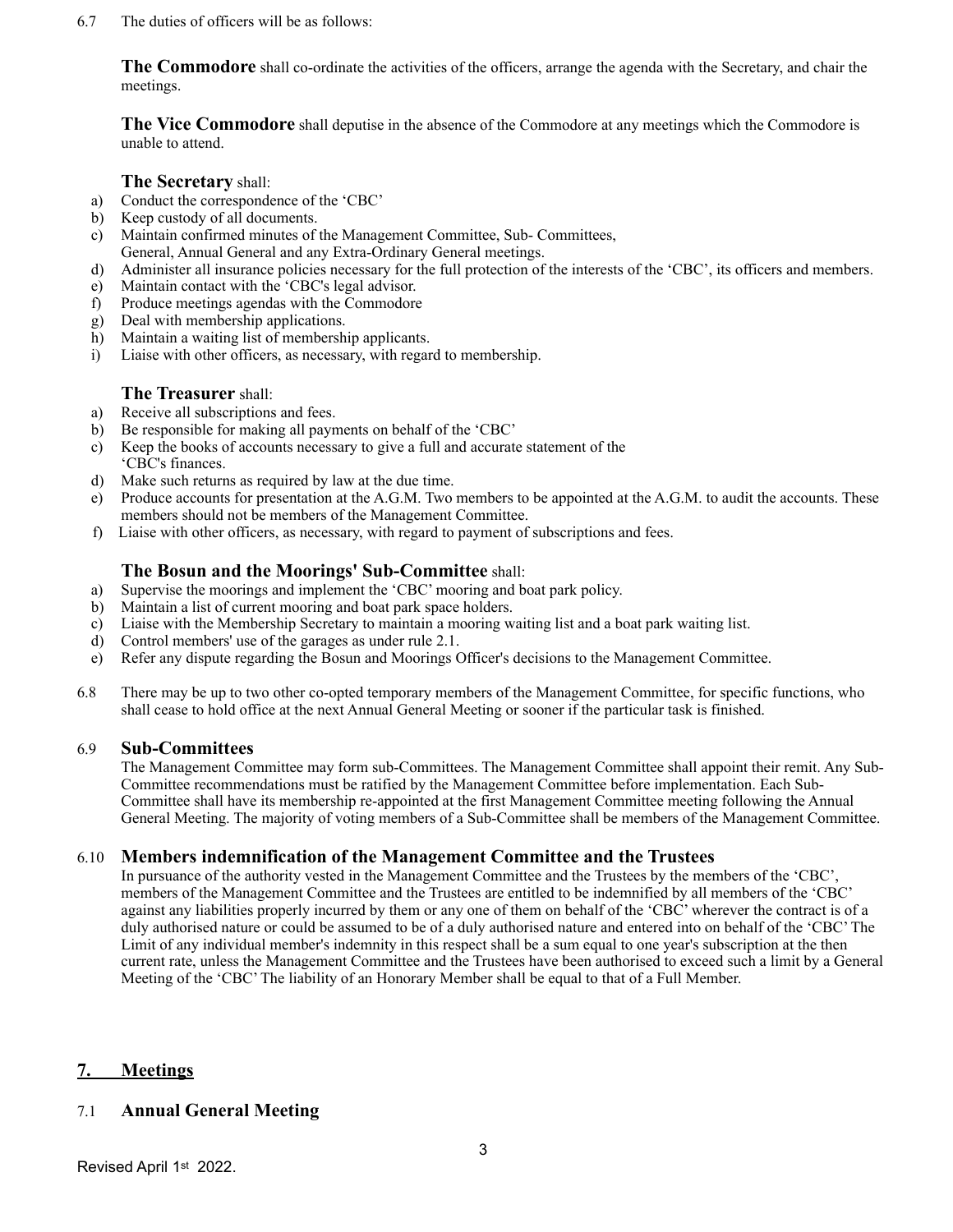The Annual General Meeting shall be held in the months of April or May, or if necessary, hold it virtually. It shall be for the purpose of:

- i) Receiving the annual reports of each Management Committee
- officer including a written copy of the audited accounts.
- ii) Electing officers from the Full Members to the Management Committee.
- iii) Discussing and voting on proposed changes to the Constitution and Rules for which due notice has been given. Such changes require the support of two thirds of Full Members present including any proxy votes.
- iv) Setting the annual subscription and fees by simple majority.
- v) The quorum for the Annual General Meeting shall be ten Full Members, except that any changes to the Constitution or Rules as in 7.1 (iii) above shall require the attendance of not less than 20% of the Full Members in person or by proxy.
- vi) Nominations for officers or any motion for the Annual General Meeting shall be presented in writing to the Secretary no later than one month before the AGM. These shall be posted on the website and in the club house and sent by email to all members (who provide a current email address), giving them not less than 14 days' clear notice prior to the Annual General Meeting.

#### 7.2 **Extra-Ordinary General Meeting**

- i) An Extra-Ordinary General Meeting may be called to change the constitution or rules, to make important and significant decisions for the 'CBC', to censure Management Committee Officers, to expel a member or to dissolve the 'CBC'
- ii) An Extra-Ordinary General Meeting may be called by written request to the Secretary of six Full Members, giving full details of the proposed business. There shall be a minimum of 28 clear days between the Secretary receiving the request and the date of the meeting, so that all members can have 14 clear days notice in writing.
- iii) Any formal motion of censure of a Management Committee member or for expulsion of any member shall be brought to an Extra-Ordinary General Meeting, at which that member shall have the right to be present and/or be represented by another member.
- iv) Any resolution to change the constitution or rules or to dissolve the 'CBC' shall require the support of at least 20% of the Full Members present or by proxy at the meeting.
- v) The quorum for an Extra-Ordinary General Meeting shall be fifteen Full Members, except as specified in 7.2 (iv) above.

#### **8. Property and Assets**

- 8.1 Any property in the form of freehold and/or leasehold land, any building thereon, and capital equipment shall be held in trust for the 'CBC' by at least four trustees.
- 8.2There shall normally be up to six Trustees who are full Members of the 'CBC' and shall be appointed at an Annual General Meeting, and not more than two of the Trustees shall be replaced in one year unless a natural vacancy occurs.
- 8.3 **The Trustees** duties and powers are to hold and use these assets for the benefit of the 'CBC' membership and to further the declared aims of the 'CBC'
- 8.4 **The Trustees** may not dispose of any of these assets for the personal gain of any of the members of the 'CBC'
- 8.5 **The Trustees** must obtain the consent of the Management Committee before making any changes to the status quo.
- (a) The trustees shall be effectually indemnified by the Committee out of the assets of the 'CBC' from and against any liability, costs, expenses and payments whatsoever which may be properly incurred or made by them in the exercise of their duties or in relation to any property of the 'CBC' vested in them, or in relation to any legal proceedings, or which otherwise relate directly to the performance of the functions of a Trustee of the 'CBC'
- (b) The liability of the Trustees for the performance of any contractual or other obligation undertaken by them on behalf of the 'CBC' shall be limited to the Assets of the 'CBC'

### **9. Dissolution of the 'CBC'**

9.1 If upon winding up or dissolution of the 'CBC' there remains, after the satisfaction of all its debts and liabilities, any property whatsoever, the same shall not be paid to or distributed amongst the members of the 'CBC', but shall be given or transferred to some other institution or institutions to be determined by a resolution, supported by two thirds of the Full Members present or by proxy, at an Extra-Ordinary General Meeting, at which not less than one half of the Full Members

shall be present or by proxy, at or before the time of the dissolution and if and so far as effect cannot be given to such provision, then to the Royal National Lifeboat Institution.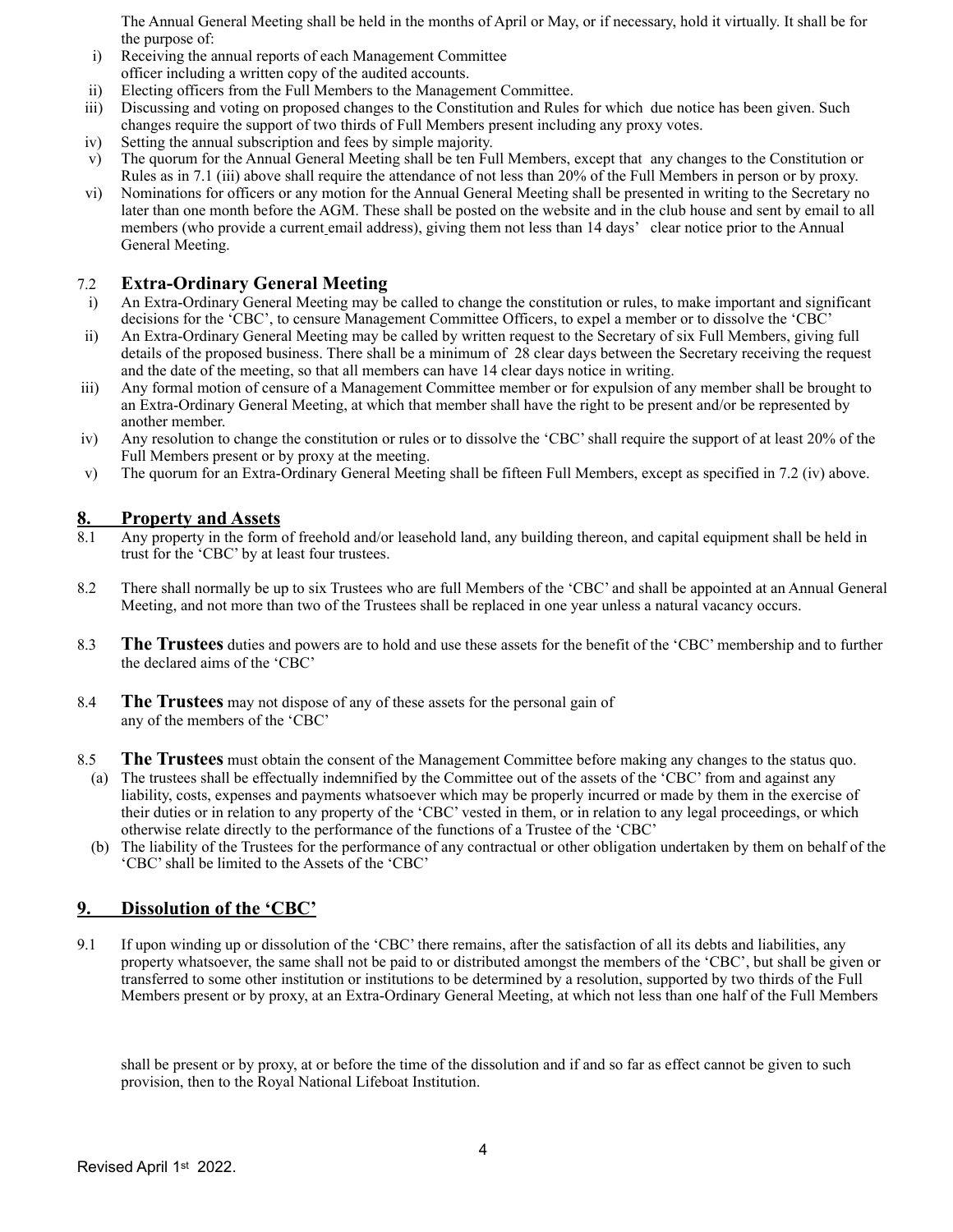# **RULES**

#### **1. Club Boats**

- 1.1 All Club boats must be insured before use
- 1.2 Club boats can be used by any person recognised by the Committee as competent. A list of competent persons to be kept in the clubhouse.
- 1.3 Club boats and outboards can be booked up to one week in advance. If the member booking the boat has not arrived on site one and a half hours before high tide another member may use the boat.
- 1.4 All users of Club boats must wear personal buoyancy (buoyancy aids or lifejackets). Wet suits do not constitute personal buoyancy.

#### **2. Garages**

- 2.1 Space in the garages not required for Club boats or equipment can be made available to members to maintain their own boats for a period of two weeks, this to be arranged with the Club Bosun. If at the end of the two-week period no other member requires the space, a further two-week period can be arranged.
- 2.2 Members' boats must be parked in the garage so that they do not obstruct access to equipment and club boats stored in the garage. Any club boat in the garage must be parked near to the door so that it can be used without the need to move the member's boat.
- 2.3 Club boats and club equipment normally stored in a garage must not be stored outside that garage unless this has been agreed at a Management Committee Meeting.

#### **3. Security**

- 3.1 The wharf gates must always be locked shut when going sailing or leaving site.
- 3.2 No member shall lend a club key to a non-member or allow a club key to be copied.
- 3.3 No member shall reveal the code of a combination lock to a non-member.
- 3.4 Security is viewed seriously, and members infringing rules 3.2 and 3.3 can be disciplined by the loss of club membership.

# **4. Extension Leads**<br>**4.1** Extension leads, which

Extension leads, which must be in good condition, shall only be used under the direct supervision of a member. Otherwise they shall be disconnected and stored in a secure place.

# **5. Moorings**

- 5.1 Moorings in Combwich Pill shall be laid to the requirements of the Moorings sub-Committee.
- 5.2 Moorings shall be allocated only to Members who have submitted a completed application form. A new or vacant mooring will be offered to the next suitable boat on the waiting list. Owners not living locally shall obtain the services of a local member to assume responsibility for any emergency action needed for the boat in the pill or during land storage. The Bosun must be informed of the arrangements.
- 5.3 The Bosun shall keep an updated mooring waiting list. If the Management Committee decides a fee shall be payable, such fee shall be paid before being accepted onto the waiting list.
- 5.4 Any member who fails to pay his necessary subscription to the Treasurer by 30th April shall be deemed to have vacated his/her mooring.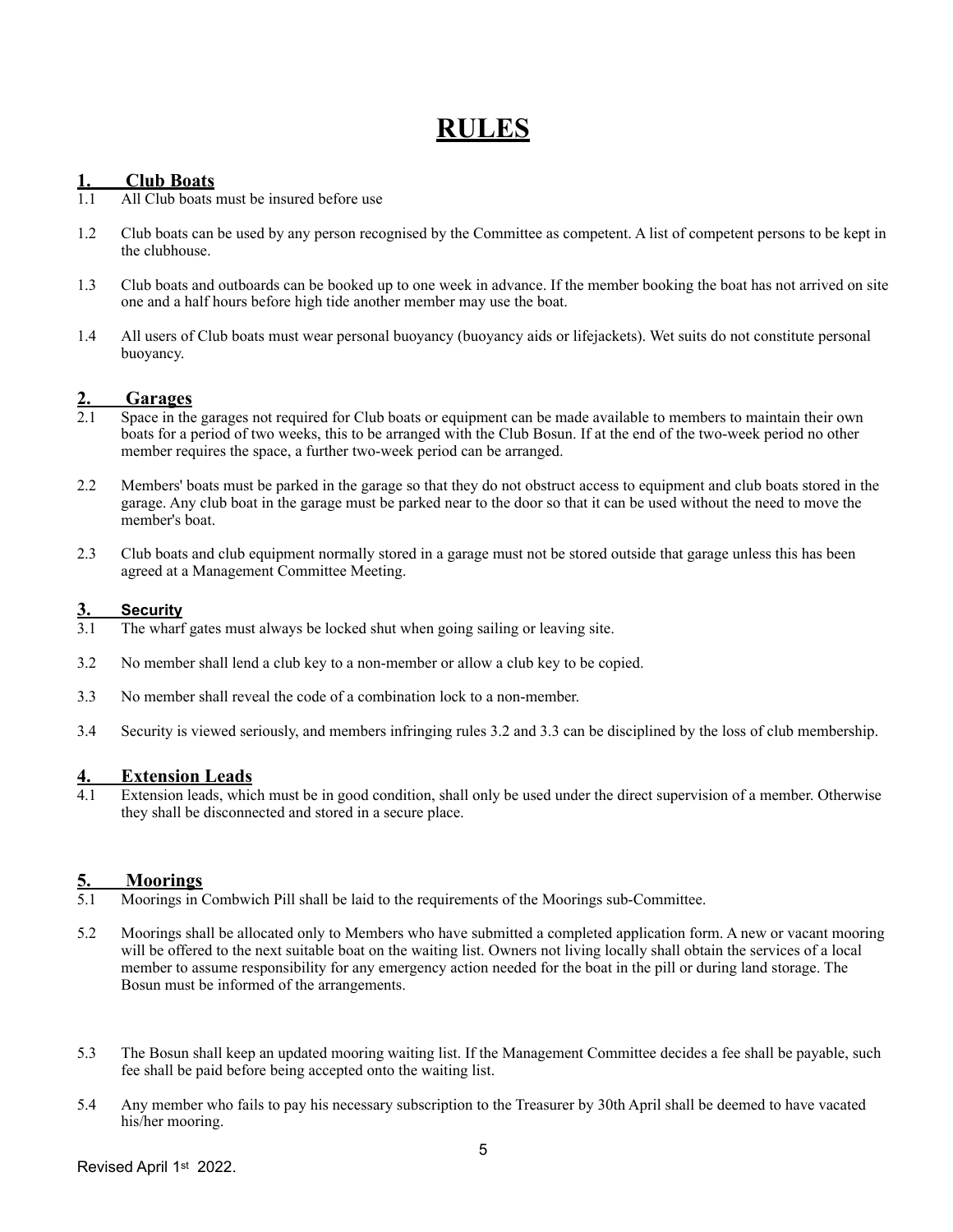- 5.5 A mooring or boat parking space cannot be sold or sub-let with or without a boat.
- 5.6 All vessels at moorings shall:
- i) Be adequately fendered.
- ii) Use no floating rope for any mooring purpose.
- iii) All boats to be kept in a clean and seaworthy condition by their owners.
- 5.7 A member shall inform the Bosun if he/she does not intend using his/her mooring for a prolonged period. That mooring may be used by a visitor only after the prior permission of the owner has been given.
- 5.8 Any dispute over the Bosun's interpretation of these rules shall be referred to the Management Committee. Two unheeded warnings, for any mooring transgression, from the Bosun in not less than one month may lead to withdrawal of membership and loss of the mooring, without reimbursement.
- 5.9 If at any time any subscriptions or fees payable to the Club by any member or former member, shall be three months or more in arrears:
- (i) The committee shall be entitled to move the boat or other equipment to any other part of the premises without being liable for any loss or damage to the boat whatsoever.
- (ii) The committee shall be entitled upon giving one month's notice in writing to the member or former member, at his last known address shown in the register of members, to sell the boat or equipment and to deduct any monies due to the club (whether by way of arrears of subscription or mooring fees or otherwise) from the net proceeds of sale before accounting for the balance (if any) to the member or former member.
- (iii) Alternatively any boat or other equipment which in the opinion of the committee cannot be sold may, upon such notice as aforesaid, be disposed of in a manner the committee may think fit and the expenses recovered from the member or former member.
- (iv) Further the Club shall, at all times, have a lien over members' or former members' boats or other equipment parked or moored on the Club's premises or the Club's moorings in respect of all monies due to the Club, whether in respect of arrears of mooring fees or subscription or otherwise. (See Note 1 below)

**NOTES** *Note Clause 5.11(d) containing the term "lien" means the Club can refuse to deliver up the boat to the owner until she/he has discharged/paid all monies due to the Club.*

#### **6. Insurance.**

- 6.1 The 'CBC''s insurance provides cover for the club's public liability only.
- 6.2 It is a member's responsibility to be adequately insured. Members are strongly advised to carry insurance that will provide a minimum of £2,000,000 cover for their own liability to British Energy, other organisations using British Energy land at Combwich, the public, other members and other members' property.

# **7. Club Site and Dinghy Park**<br>**7.1** Members' storage of boats and equip

- Members' storage of boats and equipment in the boat park and use of 'CBC' equipment is entirely at their own risk.
- 7.2 Use of boat parking space shall be subject to fees set at the Annual General Meeting and payable in advance.
- 7.3 Storage of boats and other equipment on the Club site to be agreed in advance with the Management Committee. Heavy boats and equipment not to be stored in the dinghy park area. Heavy, for the purpose of this rule, is considered to be greater than 2 tons gross.
- 7.4 Nothing must be stored within one metre of the fence surrounding Combwich Laboratory and the aerial compound in such a way that it might assist a person in climbing over the fence. Boats must not be tied to the fence, but must be attached to the provided tying down rail.
- 7.5 Cars may be parked in the yard for short periods but must be left unlocked or the keys left otherwise available to facilitate any necessary movement for other members to gain access to boats.
- 7.6 Not less than one week's written notice shall be given to an owner if his/her boat needs to be moved. The owner should normally be present and supervise the move. Should it not be possible for the owner to be present then the Bosun may supervise the move, accepting that all due care will be exercised on his/her behalf but that the boat's insurance provides the necessary cover.